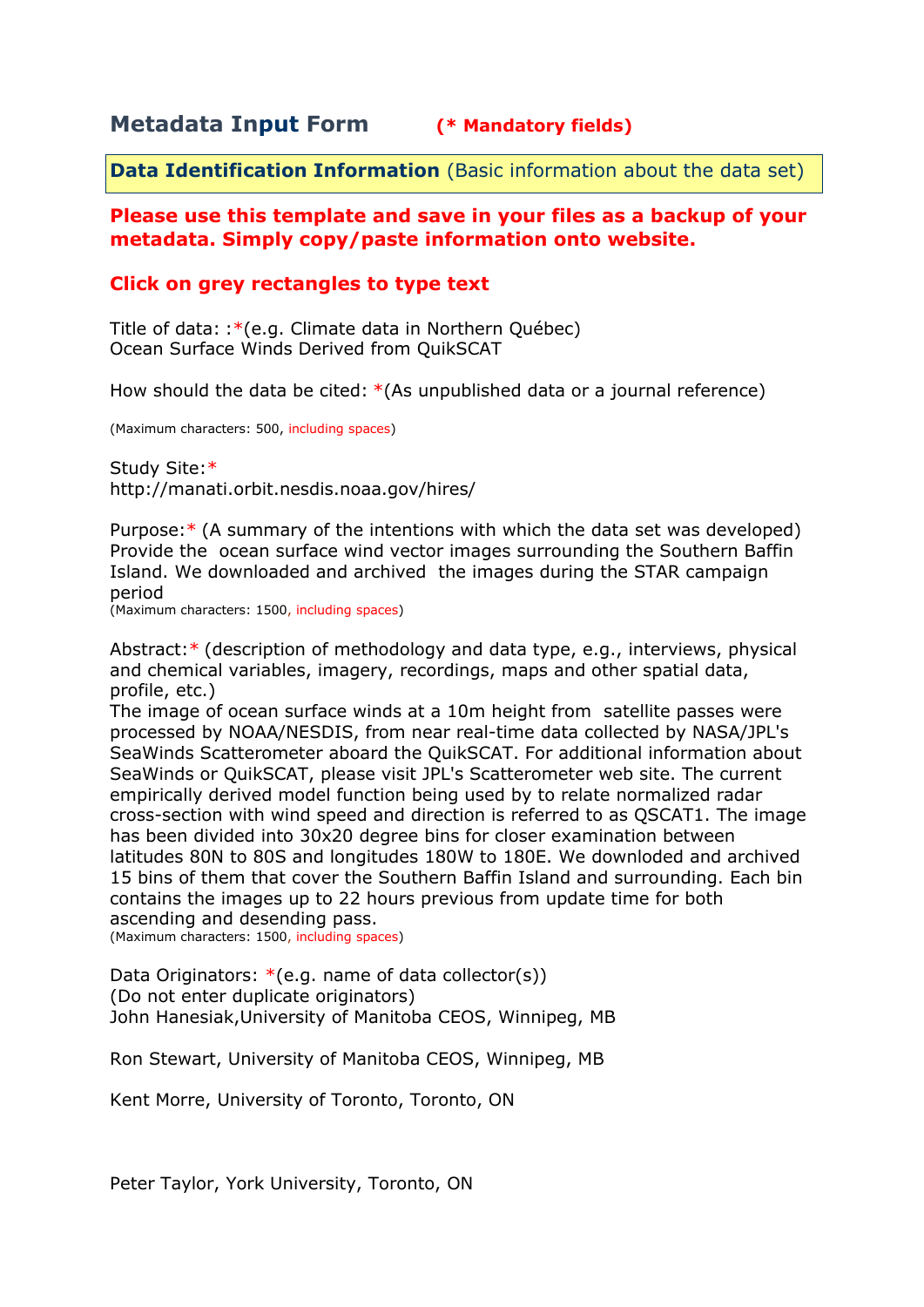Mengistu Wolde, Flight Research Laboratory, National Research Council of Canada, Ottawa, ON

Walter Strapp, Cloud Physics and Severe Weather Division, Environment Canada, Ottawa, ON

Links to data (if available, enter NI Email address if direct link is not yet available):

Status of data:\* Click on grey rectangle to view scroll down menu Completed

Maintenance and update frequency:\* Click on grey rectangle to view scroll down menu Daily

### **Geographic Coordinates** (in decimal format)

#### **Research Area** \*

Coordinates should be in the range of -90.0000 to 90.0000 for the latitude and -180.0000 to 180.0000 for the longitude

| North (latitude N): | $75^\circ$ |
|---------------------|------------|
|                     |            |

South (latitude N): 50°

West (longitude W):  $-135^\circ$ 

East (longitude W):  $-45^\circ$ 

**Time Period** (covered by the data set)

\* Select entry from scroll down menu on website

Start Year:\* 2007 End Year:\*2008 Start Month:\*October End Month:\*October Start Day: \* 03 End Day: \*31

**Keywords** (see Keywords Library)

(e.g., Air, temperature, Precipitation, Photosynthesis, Ocean, Soil, Bacterial production, Climate, Land, Policy, Charr)